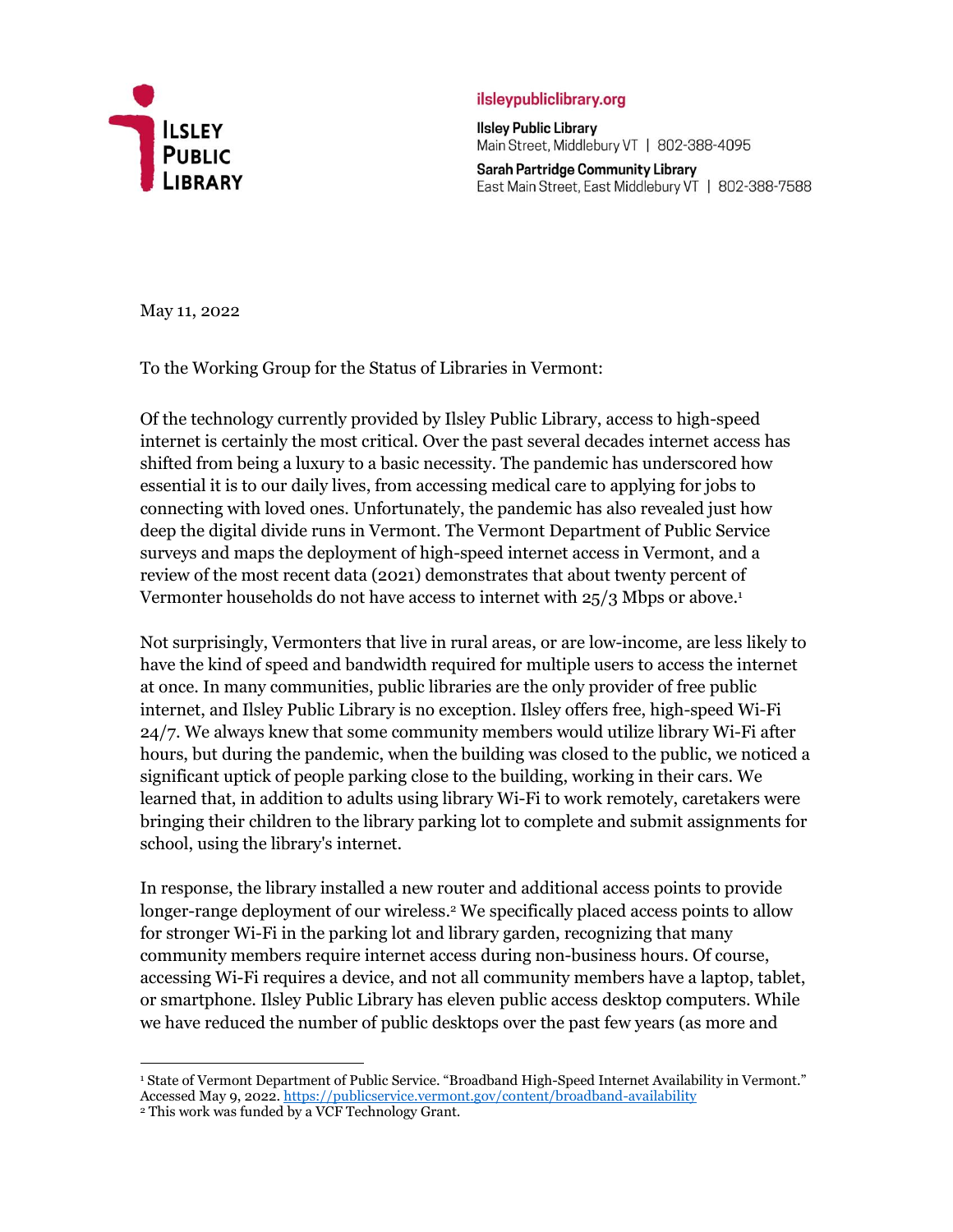more library patrons arrive with private laptops), we recognize that we will always need to provide some number of public access computers for community members that either do not have, or did not bring, a personal device to the library.

It would be a mistake to think that the only people who access the internet at Ilsley Public Library cannot do so at home. On the contrary, many community members come to use the library as a space to work remotely or engage in distance learning, even though they have adequate internet access at home. As the post-pandemic world shifts to more remote and hybrid work, we are seeing more and more people come to the library and "set up shop" for the day. Many people don't want to work exclusively in their home, and the library provides a quiet space with many amenities, as well as a sense of community. In an effort to support this increase in remote work at the library, we recently purchased three large tables with embedded power ports in the tabletop, allowing patrons to plug in their devices easily, and cutting down on the number of cords in the ground/wall that people can trip over.<sup>3</sup>

During the pandemic, the library learned how to hold programs and organizational meetings remotely. The technology that supports these meetings (a 360 degree video conference camera and microphone, monitor, laptop) is also available to the community for use in the library building.<sup>4</sup> The combination of technology and our private conference room has been especially valuable, as more community members have needed to conduct business, health, and class meetings online. A silver lining of offering hybrid library programs and meetings is an increase in attendance. The library trustees, for instance, have noticed an uptick in citizen participation during hybrid meetings. Offering hybrid meetings has become a tool for increasing inclusion and participation.

In addition to internet, public computers, and meeting technology, the library provides access to printing, scanning, and faxing. This is an important community resource; people need to fax and scan documents for medical or legal purposes, and most do not have the ability to do so at home. The library provides chargers (and access to electricity) to power small electronics such as phones and tablets. Many people don't realize this is a resource of value until their phone dies in downtown Middlebury, at which point it becomes their "favorite library resource ever."

Several years ago, the library partnered with Middlebury Community Television to create a Digital Media Lab. The Digital Media Lab is a sound baffled room, featuring an iMac workstation with full Adobe Creative Cloud suite, studio grade audio recording capability, and a turntable, cassette player, and VCR/DVD deck. Equipment and

 $\overline{a}$ <sup>3</sup> To learn more about Ilsley Public Library as a co-working space, you can read an article I recently wrote for the Addison independent, as well as a companion piece written by a library patron, Steve Gross: <https://www.addisonindependent.com/2021/12/30/dana-hart-libraries-can-be-good-co-working-spaces/> <https://www.addisonindependent.com/2021/12/30/opinion-ilsley-welcomed-me-for-co-working/> <sup>4</sup> The library's Meeting Owl Pro was purchased with an ARPA Grant to Public Libraries for Equipment and Supply Purchases, through the VT Department of Libraries.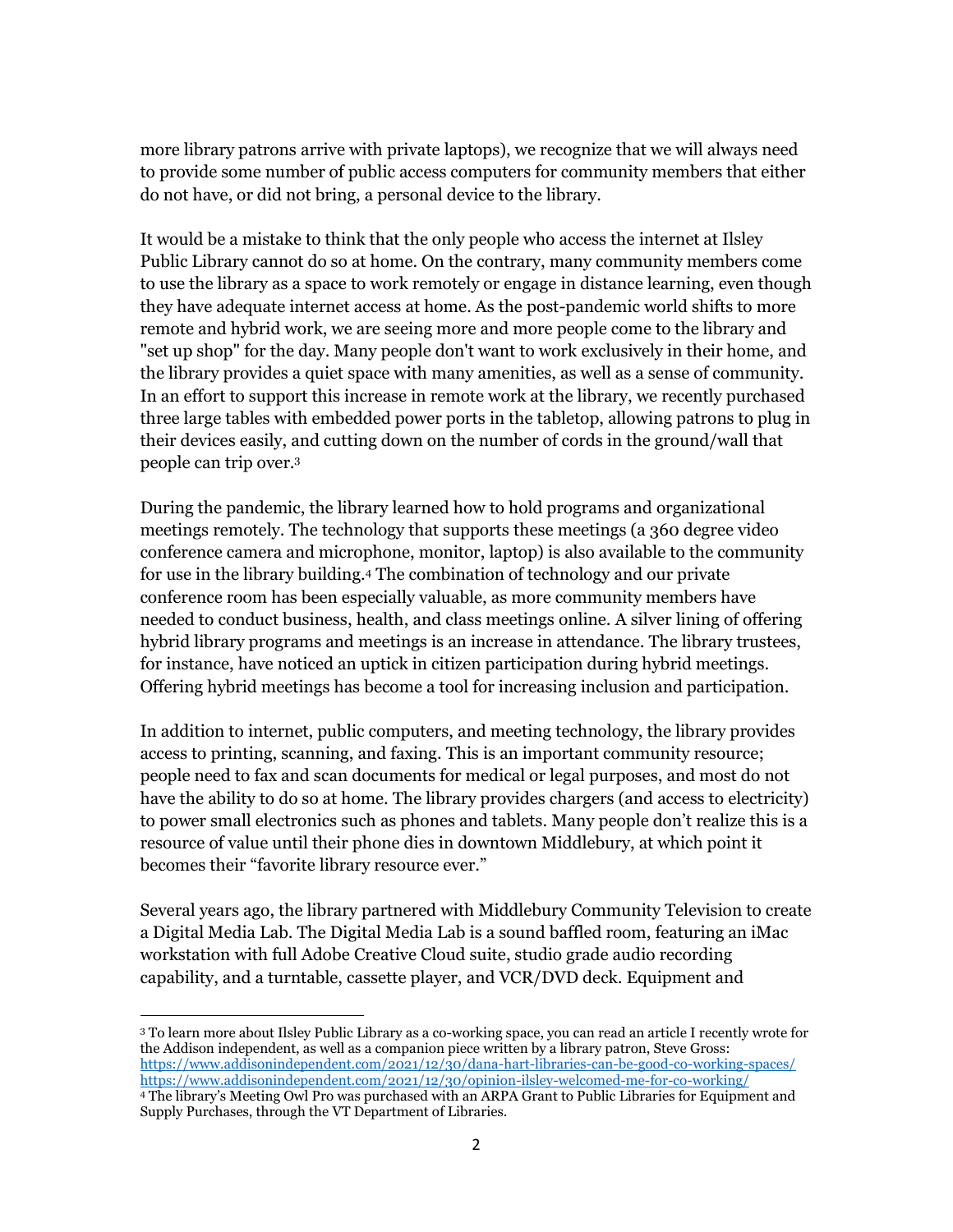software in the Digital Media Lab allows for video conferencing, podcasting, recording voice overs, video editing, and screen-casting, as well as the conversion of numerous types of analog media, such as LPs, cassettes, and VHS tapes.

All of this technology would receive very little use if we didn't offer training on how to use it; before community members use the Digital Media Lab, they book an appointment for an overview and training session tailored to their project needs. The library also offers Youth Media Lab, an introductory video and animation workshop for students in grades three and up. Participants learn to use iPads and cameras to capture still photographs and video, and create and edit short films on laptop computers.

More broadly, the library offers "tech help" to community members on a range of issues and devices. Librarians coach community members on tech skills as various as setting up an email address, how to access and navigate electronic resources and phone apps, and how to transfer files to another computer or device. Community members increasingly need assistance bridging technologies, and come to the library not to master a particular digital skill but to achieve a specific goal or task. They may have a smart television, but need assistance accessing the library's film streaming service. They may have a smart phone, but don't know how to use two-factor authentication with their email account. Librarians play a vital role in helping community members navigate these technology challenges.

As we look to the future, providing access to emerging technologies needs to be a priority for public libraries, perhaps especially rural public libraries. Increasingly, familiarity with technology and IT skills will be required for job applicants. Exposure to and familiarity with cutting edge technology already provides a significant advantage in today's job market; it isn't a stretch to imagine that an absence of this kind of exposure and skill development for children could have long-term economic consequences. In the same way that all children deserve access to materials and programs that promote early literacy and numeracy, all children need access to emerging technologies.

Several years ago, Ilsley Public Library arranged to borrow virtual reality equipment from the Hannaford Career Center for a week of drop-in VR experiences. We turned our Community Meeting Room into a VR space and provided one-on-one tutorials for all ages. To attract children, we billed this as a fun video-game type experience, but when I gave the tutorials, what I saw was a group of young people becoming comfortable with a technology they will likely encounter in school and then in the workforce. Learning at an early age that emerging technologies are not scary, and can be mastered with time and an open mind, is a powerful message for children.

In addition to providing instruction, public libraries provide an opportunity for communities to share resources that may be too costly for individuals to purchase and maintain, such as 3-D printers and simple robotics. Emerging healthcare technologies